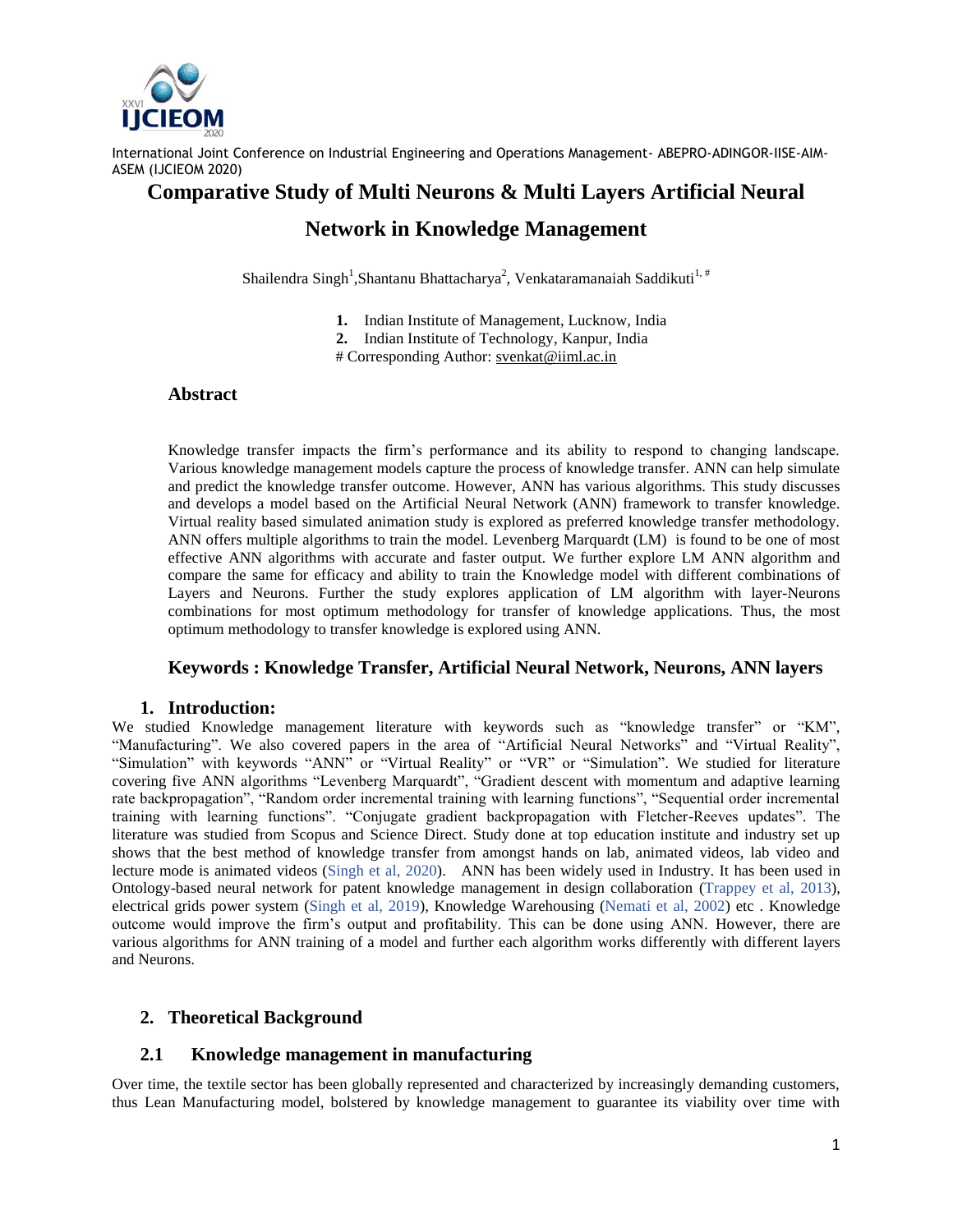

International Joint Conference on Industrial Engineering and Operations Management- ABEPRO-ADINGOR-IISE-AIM-ASEM (IJCIEOM 2020) simulation using the Arena software reduced non-compliances with companies' production schedule up to 80% (Cortez et al, 2020).

The ability for workers to connect in real-time with an expert system to get the assistance they might need while also having access to rich, animated step-by-step instructions in one, a unified interface has the potential to transform the way people work especially in small and medium-sized (SME) companies to close the knowledge gap between experienced workers and new employees (Driate et al, 2019). The voluntary use of private devices by employees without the formal approval of the IT department, commonly termed Shadow IT, is an increasingly widespread phenomenon. The rise of Shadow IT in a manufacturing context which takes place in a self-organized way without knowledge of the management may lead to Knowledge drain (Richter et al, 2019).

The influence on knowledge sharing among workers within Polish manufacturing enterprises using the Customer Relationship Management (CRM) systems (Patalas-Maliszewska & Kłos, 2019) and Additive Manufacturing Technology and Knowledge Management (Godina et al, 2019), requires innovative solutions.

A study of SMEs in the Manufacturing Sector across the UK and Thailand from 36 manufacturing companies from the UK and Thailand shows knowledge management is influenced by geographic and cultural differences (Tikakul & Thomson ,2018). Design for additive manufacturing (DfAM) application of KM (Wang et al, 2018) and stages and examples of processing production knowledge for building knowledge management system (KMS) using decision rules describing production knowledge. (Paszek ,2018). The analysis of the process of knowledge management at the operational level in the manufacturing enterprise of high-tech sector, which produces parts using additive Manufacturing (AM) (Zimmer & Madeja ,2018).

Applying the Unified Theory of Acceptance and Use of Technology (UTAUT) in organizations. Factors which affect KMS usage were performance expectancy, effort expectancy, social influence, facilitating conditions, behavioral intention and behavior usage (Kamprom et al, 2017). The effect of cognitive skills, technical skills, and social skills of the knowledge workers on the knowledge management system (including information technology, human resource, and sharing behavior) and the decision-making process of manufacturing SMEs in Malaysia (Razali et al, 2017).

[Artificial Neural Networks](https://www.sciencedirect.com/topics/veterinary-science-and-veterinary-medicine/artificial-neural-network) are computational techniques that belong to the field of Machine Learning. There are various algorithms for optimization of ANN and Levenberg–Marquardt is one of most effective one.

# **2.2 Levenberg–Marquardt algorithm (LMA)**

The Levenberg–Marquardt algorithm (LMA) (Levenberg, 1944; Marquardt, 1964) is a hybrid technique that uses both Gauss–Newton and steepest descent approaches to converge to an optimal solution. Levenberg-Marquardt algorithm is one of the most efficient training algorithms for neural network modelling, having the updating rule, the [Jacobian matrix](https://www.sciencedirect.com/topics/engineering/jacobian-matrix) needs to be computed and a training process should be designed. Considering a [single](https://www.sciencedirect.com/topics/engineering/single-neuron)  [neuron](https://www.sciencedirect.com/topics/engineering/single-neuron) (designated j) with p inputs in a hidden layer of a network with a total number of r neurons, y<sub>i,i</sub> means the ith input of neuron j, weighted by  $\mathbf{w}^h$   $_{j,i}$  while  $\mathbf{y}_j$  is the output of neuron j:

In the Levenberg-Marquardt method, a [damping factor](https://www.sciencedirect.com/topics/engineering/damping-factor)  $\lambda$  is typically used in the training process which is adjusted at each iteration until the sum of squared errors decreases. Thus, the algorithm solves equation 1 (Levenberg, 1944): T  $J_k + \lambda I)^{-1}$ 

$$
w_{k+1} = w_k - (J_k^T J_k + \lambda I)^{-1} J_k e_{k...}
$$
 (1)

# **3. Research Methodology:**

In this study we designed an experiment among 450 subjects who have different aspirations and motivation levels, are from related and unrelated backgrounds, have different interpretation and learning abilities and also have different skill sets etc. Training is imparted through virtual reality augmented reality animated video mode. Pre and post tests were conducted based on four specific KPI's viz Safety, Quality, Productivity and Cost. Output of these results were captured into an ANN model and system trained to learn from these inputs. LM algorithm is coded and different layer and Neurons combinations are studied. Simulated environment allowed feeling at height and doing the actual work on VR platform in an industry set up.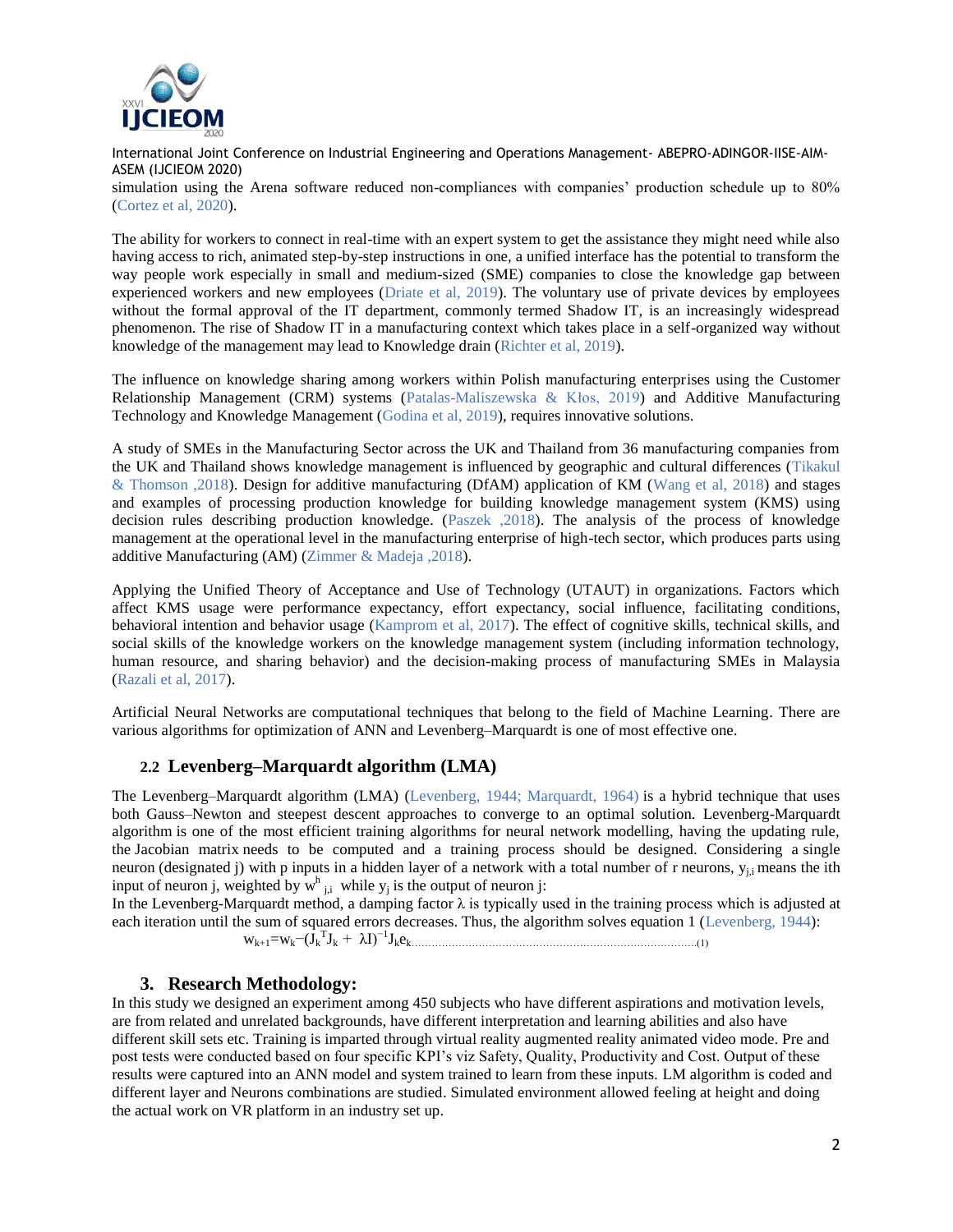

## **4. Experimental Study:**

The experimental study was conducted at an industry in India and 450 subjects were studied. The results were of pre and post test were compiled on four KPI's as above. . The experiments conducted were in the area of storage height working operation using equipment. This process is difficult to understand and involves a variety of skill sets due to the processing intricacies involved. It also has safety risks, affects the quality, and impacts overall productivity and cost. The staff chosen was a group with 10 years of education followed by basic technical study of two years. All participants were semi-skilled or skilled with two years of technical education.

# **5. Experiment Methodology**

## **5.1 Demographic Mapping**

The age group was set into 4 groups as below



## **Table 1 Age vs. Experience of experiment subjects**

### **Fig. 1 : Age and experience of the participants**

### **5.2 Formulation of the questionnaire**

The questionnaires of pre-as well as post tests were based on 4 test attributes viz Safety, Productivity, Quality and Cost and each of these parameters were indexed based on a detailed study conducted**.** The first part contained questions to know details about the members like their age, experience and whether they were aware of the process involved of working with target equipment at height. It also contained an assessment of overall experience in industry. The second part of the questionnaire or test contained questions about the target process with specific focus on the equipment to work at height.

### **5.3 Experimental setup**

All the 450 participants were assessed before and after the virtual reality animated video augmented reality simulation session. After obtaining the answers from all the participants through the questionnaire tests the results were fed into Artificial Neural Network (ANN) model using MATLAB using version 7.10.0.499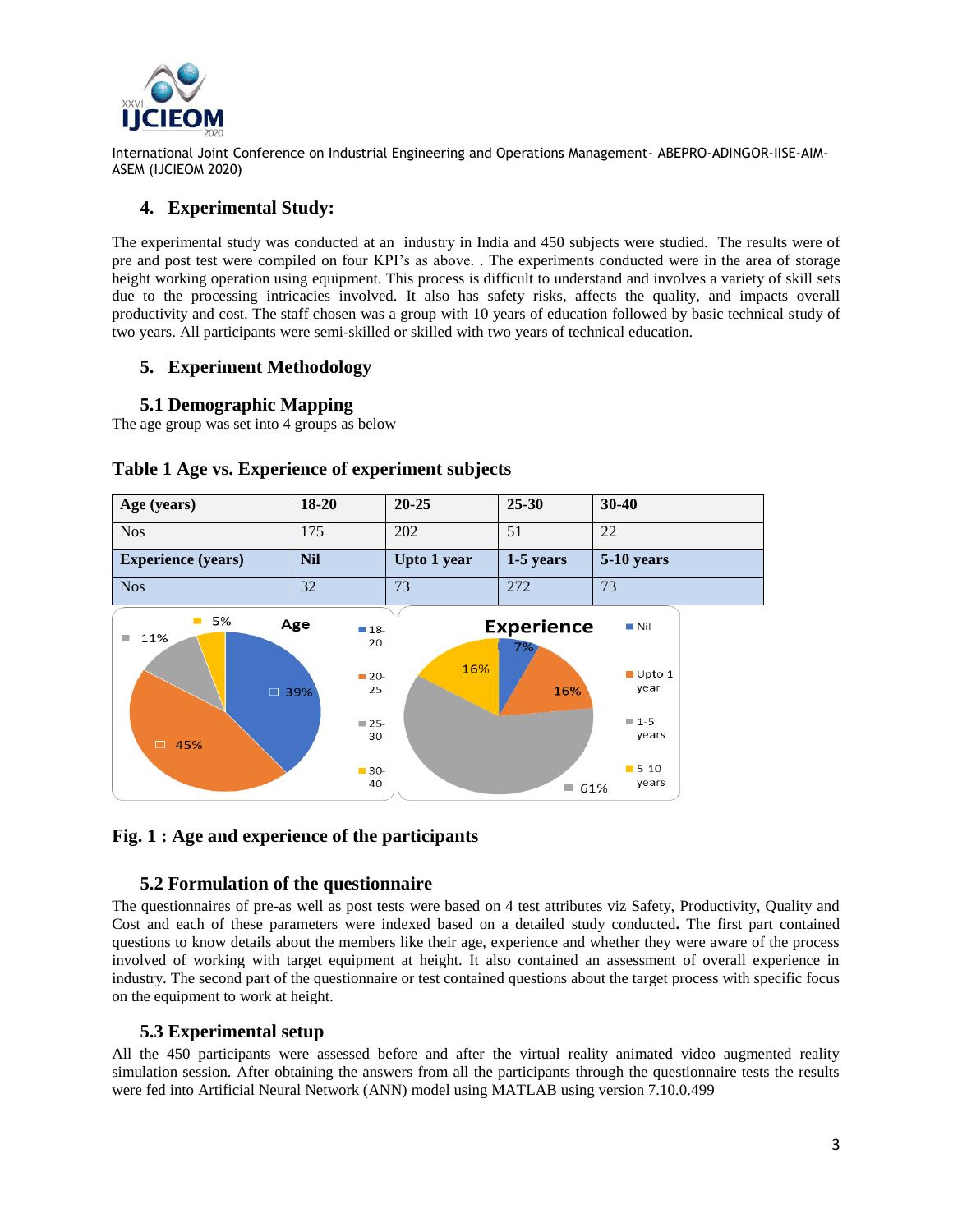

#### **5.4 ANN Training using MATLAB and Results**

Pre-test and Post test data is normalized for safety, quality, productivity and cost. Thereafter we do coding using Levenberg Marquardt algorithm as base for the four different KPI's and with different combination of layers and neurons for each KPI. The algorithm is run of MATLAB and model is trained.

## **5.5 Safety KRA Bilayer LM ANN Optimization with 5 Neurons**

The figure 2 shows a bilayer model for the ANN tool for the Safety KRA with 5 Neurons for which the individual errors in predicting the outcomes from the realistic post-test recordings are shown in figure 3. It is targeted in this case that the network mean squared error must go below  $10^{-2}$  which happens in case of the safety dataset at the end of the 52nd training epoch out of the 11 training cycles made out of the training dataset of 450. This error behavior for the productivity KRA is plotted in Figure 4 . The added total errors of the training of the test sets come out to be 6.5151. Further, Fig 4 shows the best training performance achieved and Fig. 6 shows the behavior of the network properties like gradient, mu and validation checks. The R value for the productivity KRA in this case also indicates high value of correlation between the input and the target respectively



**Fig. 2 : Bilayer ANN Training using LM for Safety; Fig. 3 : Safety Error Plot for 450 subjects using LM**



**Fig. 4: Performance Plot for Safety KRA; Fig. 5 : Gradient, Mu and Validation for Safety KRA** 

Similar MATLAB based programming was done with different layers and Neurons for other Key Performance indicators (KPI's) viz. Quality, productivity and cost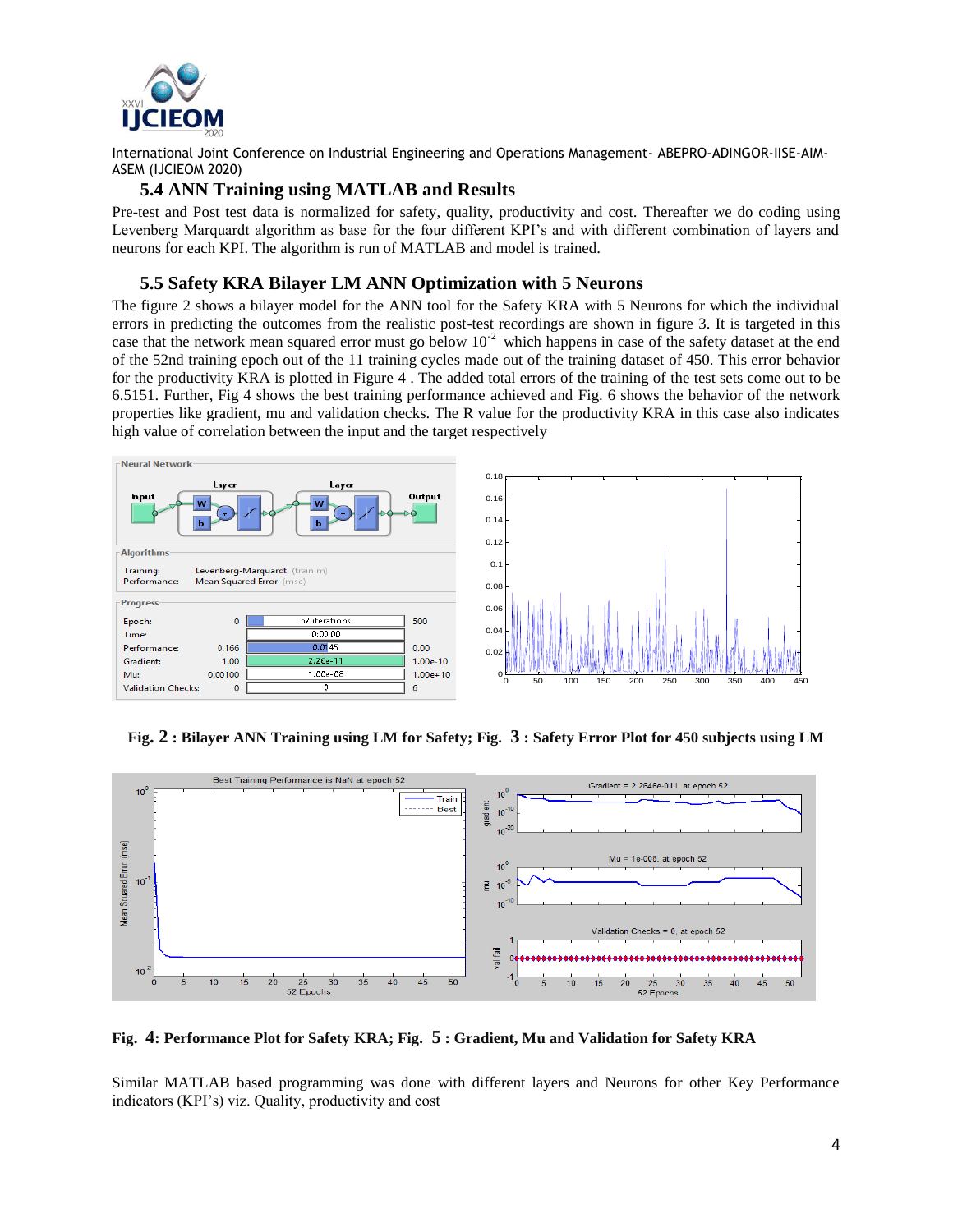

## **6. Results, Discussion and Conclusion**

ANN Optimisation using different methods are tabulated below

## **Table 2: Comparison of ANN Optimisation using LM with layers- Neurons Combination**

| S.N            | ANN LM No    | N <sub>o</sub><br>$\sigma$ f | Sum<br>of                 | Sum of                   | of<br>Sum                 | Sum of         | Performance,             |
|----------------|--------------|------------------------------|---------------------------|--------------------------|---------------------------|----------------|--------------------------|
| $\mathbf{o}$   | of layers    | Neurons                      | Error-                    | Error-                   | Error-                    | Error-         | Training State<br>and    |
|                |              |                              | Safety                    | Qualit                   | Producti                  | Cost           | Remarks                  |
|                |              |                              |                           | y                        | vity                      |                |                          |
| $\mathbf{1}$   | Two layers   | 5 Neurons                    | 6.5151                    | 6.9474                   | 5.5541                    | 7.1560         | Productivity<br>and      |
|                |              |                              |                           |                          |                           |                | Quality not<br>trained   |
|                |              |                              |                           |                          |                           |                | after<br>5000<br>even    |
|                |              |                              |                           |                          |                           |                | iterations               |
| $\overline{2}$ | Two layers   | 6 Neurons                    | $\mathbf{u} =$            | --                       | 5.5297                    | $-$            | Trained                  |
| $\overline{3}$ | Two layers   | $\overline{7}$ Neurons       | $\mathbb{L}^{\mathbb{L}}$ | $\overline{\phantom{a}}$ | 5.5297                    | $\sim$         | Trained                  |
| $\overline{4}$ | Two layers   | 8 Neurons                    | $\overline{a}$            | $\overline{a}$           | 5.5297                    | $\overline{a}$ | Trained                  |
| $\overline{5}$ | Two layers   | 10 Neurons                   | $\mathbb{L}^{\mathbb{L}}$ | 6.9421                   | 5.5297                    | $\overline{a}$ | Quality- 6 iterations,   |
|                |              |                              |                           |                          |                           |                | Productivity-<br>6       |
|                |              |                              |                           |                          |                           |                | iterations               |
|                |              |                              |                           |                          |                           |                |                          |
| 6              | Three layers | 5 Neurons                    | 6.5151                    | 6.9421                   | 5.5297                    | 8.7153         | Trained                  |
| $\overline{7}$ | Four Layers  | 5 Neurons                    | 6.5423                    | 6.9421                   | 7.4178                    | 8.7153         | trained<br>Safety<br>not |
|                |              |                              |                           |                          |                           |                | after 100 iterations,    |
|                |              |                              | 7.7076                    |                          |                           |                | 681 iterations           |
|                |              |                              | (681 i)                   |                          |                           |                |                          |
| $\overline{8}$ | Four layers  | 10 Neurons                   | 6.5151                    | $\sim$ $\sim$            | $\mathbb{L}^{\mathbb{L}}$ | $\mathbf{u}$   | Trained                  |
| 9              | Five layers  | 5 Neurons                    | 6.5151                    | 6.9421                   | 5.5297                    | 7.1560         | Trained                  |
| 10             | Ten layers   | 5 Neurons                    | 6.5151                    | 6.9421                   | 5.5297                    | 7.1560         | Trained                  |

Interpretation is based on an overall sum of errors with all four parameters embedded as a weightage and thus combination of the TWO no. of layers and 5 no. of neuron layers works out to yield minimum error as per Table 2. Its observed from Safety KPI that there is no improvement in overall error with changing layers however at 4 layers system does not get trained. With increased neurons the system can still be trained as seen in Safety 4 layer and also in case of productivity 2 layers and thus our finding is that over training of the network means creating error instability which is detrimental to the prediction of a value.

The table 3 show comparison of processing time and iterations required . We could deduce that including too much of complexity like 5 layers 5 neurons per layer is overkilling the error and the network starts showing up stability issues. Further we can conclude that use of ANN does not mean that we leave everything to the machine and thus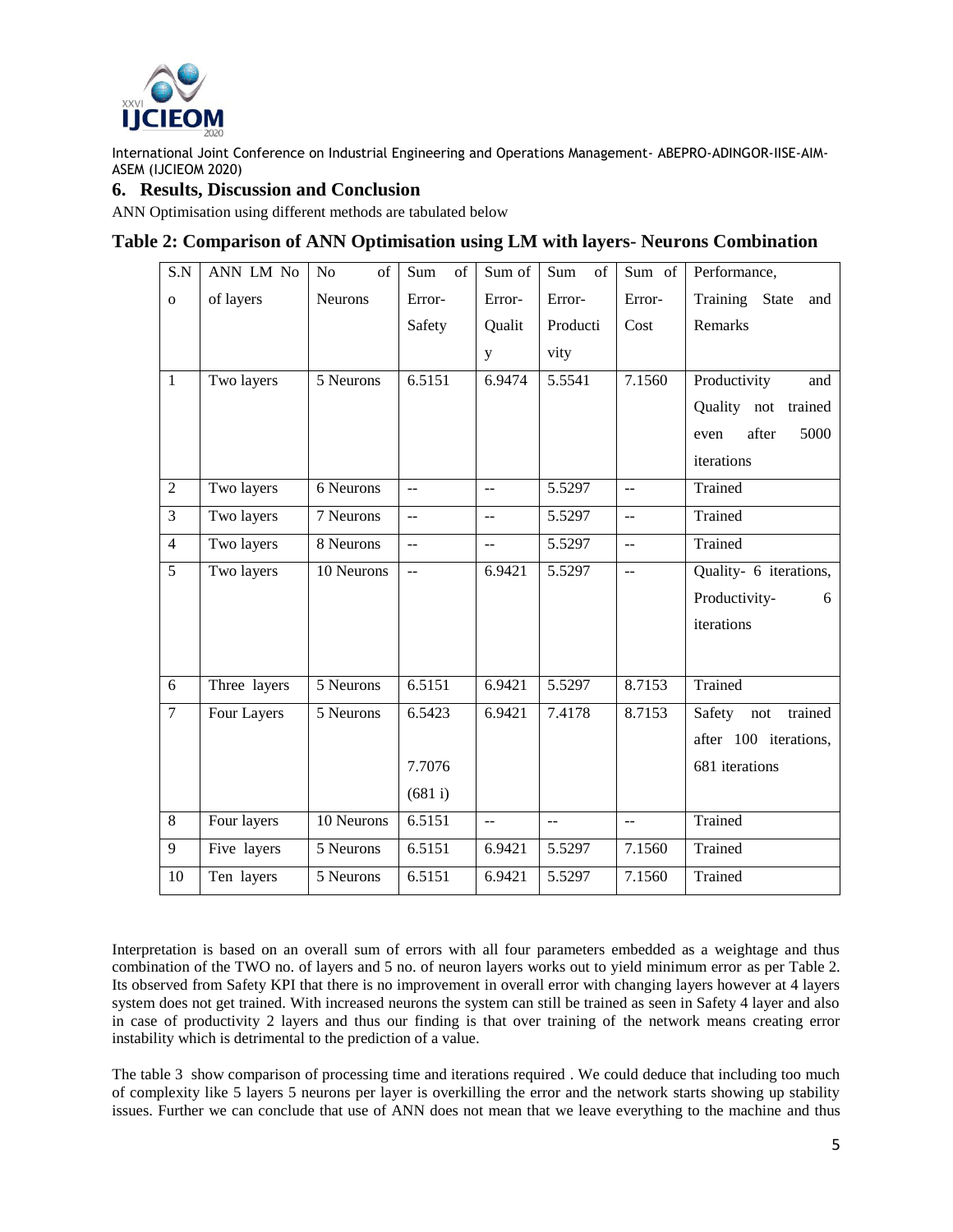

leads to overtraining issues. It is evident from the case of 4 layers 5 neurons where the parameter safety is not getting trained even after 100 iterations. Perhaps in the next 5-layer 5 neuron case the error instability in prediction is low and the error is not propagating between the fourth and fifth layer easily. Thus, LM achieves the purpose of training the model for most optimum knowledge transfer and we further identify and understand that same needs to be done with best combination of neurons and layers.

# **Table 3: Comparison of ANN Optimisation on Processing and Iterations**

| $\overline{S.N}$ | LM<br><b>ANN</b> | N <sub>o</sub><br>of | Safety-                   | Quality-       | Producti              | $Cost-$                               | Performance,             |
|------------------|------------------|----------------------|---------------------------|----------------|-----------------------|---------------------------------------|--------------------------|
| $\mathbf{o}$     | No of layers     | <b>Neurons</b>       | Iteratio                  | Iteration      | vity-                 | Iteratio                              | Training<br>State<br>and |
|                  |                  |                      | ns/                       | s/             | Iterations            | ns/                                   | Remarks                  |
|                  |                  |                      | Process                   | Processi       | $\sqrt{2}$            | Processi                              |                          |
|                  |                  |                      | ing                       | ng Time        | Processin             | ng Time                               |                          |
|                  |                  |                      | Time                      |                | g Time                |                                       |                          |
| $\mathbf{1}$     | Two layers       | 5 Neurons            | 52/                       | 5000/          | 5000/                 | 59/                                   | Productivity<br>and      |
|                  |                  |                      | 0 <sub>sec</sub>          | 36 Sec         | 35 sec                | 0 <sub>sec</sub>                      | Quality not trained      |
|                  |                  |                      |                           |                |                       |                                       | after<br>5000<br>even    |
|                  |                  |                      |                           |                |                       |                                       | iterations               |
| $\overline{2}$   | Two layers       | 6 Neurons            | $\omega\omega$            | шш.            | 92/0 sec              | $\overline{a}$                        | Trained                  |
| $\overline{3}$   | Two layers       | 7 Neurons            | $\omega$ $\omega$         | 44             | $61/0$ sec            | $\overline{a}$                        | Trained                  |
| $\overline{4}$   | Two layers       | 8 Neurons            | $\overline{a}$            | $\overline{a}$ | $7/0$ sec             | $\overline{a}$                        | Trained                  |
| $\overline{5}$   | Two layers       | 10 Neurons           | $\mathbb{L}^{\mathbb{L}}$ | $6/0$ sec      | $6/0$ sec             | $\overline{a}$                        |                          |
| 6                | Three layers     | 5 Neurons            | 86/<br>$\mathbf{1}$       | 344/<br>3      | $\overline{45/0}$ sec | 183/<br>$\mathbf{1}$                  | Trained                  |
|                  |                  |                      | sec                       | sec            |                       | sec                                   |                          |
| $\overline{7}$   | Four Layers      | 5 Neurons            | 100/<br>$\mathbf{1}$      | $27/0$ sec     | $5/0$ sec             | $\overline{10/1}$<br>$\boldsymbol{0}$ | Safety<br>not<br>trained |
|                  |                  |                      | sec                       |                |                       | sec                                   | after 100 iterations,    |
|                  |                  |                      | 681/ 7                    |                |                       |                                       | 681 iterations           |
|                  |                  |                      | sec                       |                |                       |                                       |                          |
| 8                | Four layers      | 10 Neurons           | $\overline{0}$<br>13/     | $\overline{a}$ | L.                    | $\overline{a}$                        | Trained                  |
|                  |                  |                      | sec                       |                |                       |                                       |                          |
| $\overline{9}$   | Five layers      | 5 Neurons            | $8/0$ sec                 | $12/0$ sec     | $67/1$ sec            | $\overline{15/}$<br>$\boldsymbol{0}$  | Trained                  |
|                  |                  |                      |                           |                |                       | sec                                   |                          |
| 10               | Ten layers       | 5 Neurons            | $6/0$ sec                 | $12/0$ sec     | $16/0$ sec            | 18/<br>$\overline{0}$                 | Trained                  |
|                  |                  |                      |                           |                |                       | sec                                   |                          |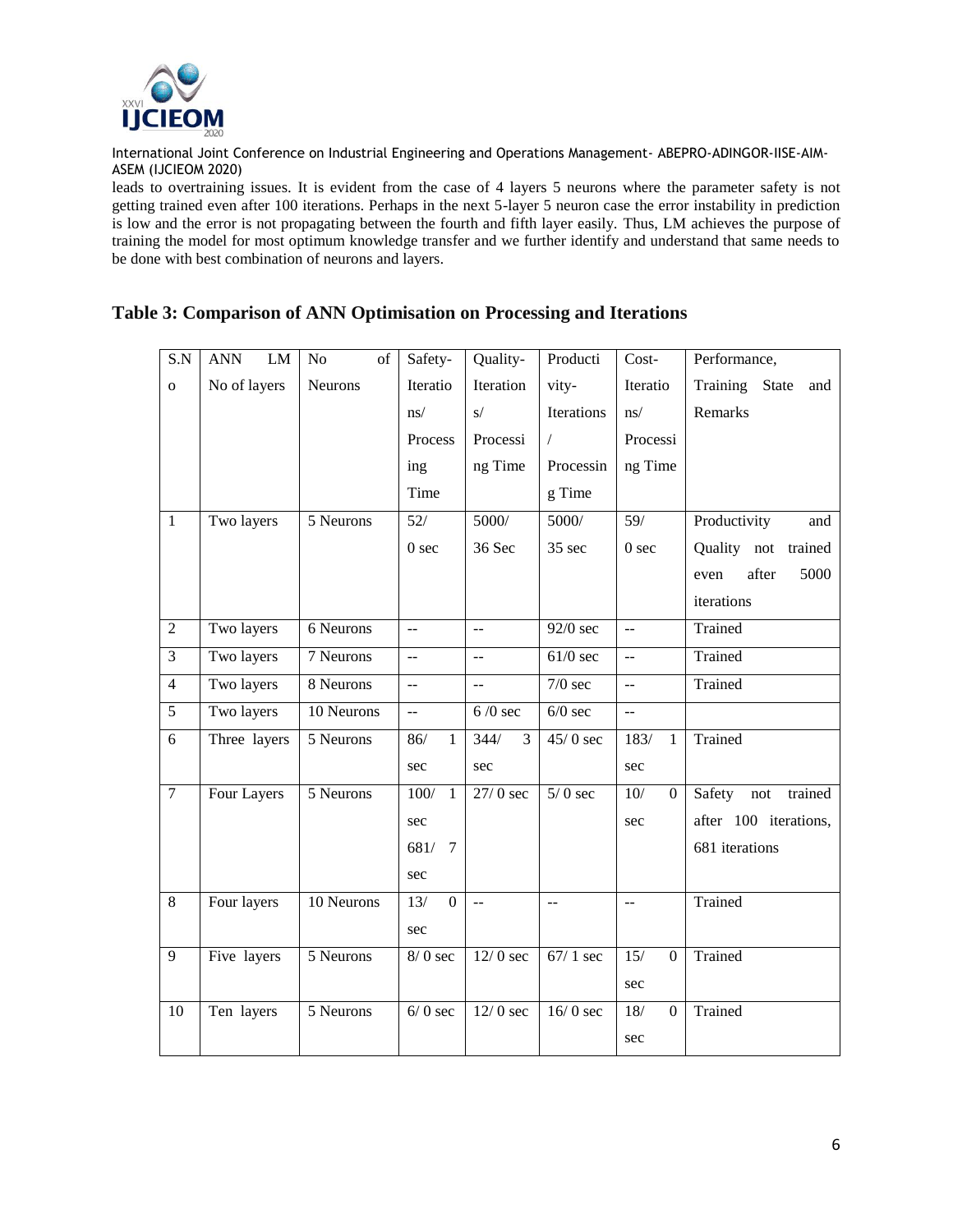

## **7. Limitations of Study and Future Research**

The limitations of the study are that we have compared different layers and neurons combination with Levenberg Marquardt algorithm while other algorithms may behave differently. Further we have considered output from a single industry in a specific demographic location. Additionally, the impact of pre-skills and gender has not been considered.

Thus, it offers future research opportunities in the area of science, technology and literature learning and knowledge transfer. It can attempt to predict the language knowledge transfer where respective augmented reality animation videos are made for these languages. It would also help in international travel through use of augmented reality and how the learning from the same can be used in present context when pandemic situation has limited the international travel across the world. Another interesting study could be in the area of disability and how the methodology can assist in knowledge transfer in people with special needs. Finally, we would like to explore the application in the area of Alzheimer and how our knowledge ANN can assist in memory retention and retrieval in such cases.

# **Bibliography**

- 1. Cortez, C., Di-Laura, N., Viacava, G., Raymundo, C., & Dominguez, F. (2020). Lean Manufacturing Model Based on Knowledge Management to Increase Compliance in the Production Process in Peruvian SMEs in the Textile Garment Sector. *Advances in Intelligent Systems and Computing*, 103-111.
- 2. Driate, A., Minoufekr, M., & Plapper, P. (2019). Knowledge management for manufacturing SMEs using industrial IoT Proceedings. *15th Annual International Conference on Distributed Computing in Sensor Systems, DCOSS*, 355-361.
- 3. Godina, R., Ferreira, I., Brás, I., Espadinha-Cruz, P., & Matos, F. (2019). Knowledge management and additive manufacturing technology: A literature review. *Proceedings of the European Conference on Knowledge Management, ECKM*, 398-404.
- 4. Kamprom, K., Lertworaprachaya, Y., & Lertwongsatien, C. (2017). Factors influencing the use of knowledge management systems: A case study of the manufacturing and service sectors in Thailand. *International Journal of Applied Business and Economic Research*, 3(2), 413-431.
- 5. Levenberg, K. (1944). A method for the solution of certain non-linear problems in least squares. *Quarterly of Applied Mathematics, 2*(2), 164-168.
- 6. Marquardt, D. W. (1963). An Algorithm for Least-Squares Estimation of Nonlinear Parameters. *Journal of the Society for Industrial and Applied Mathematics, 11*(2), 431-441.
- 7. Nemati, H. R., David, S. M., Lakshmi, I. S., & Richard, H. T. (2002). Knowledge warehouse: an architectural integration of knowledge management, decision support, artificial intelligence and data warehousing. *Decision Support Systems, 33*, 143-161.
- 8. Paszek, A. (2018). Processing of production knowledge for building knowledge management systems (KMS) in manufacturing companies. *Proceedings of the 32nd International Business Information Management Association Conference, IBIMA 2018 - Vision 2020: Sustainable Economic Development and Application of Innovation Management from Regional expansion to Global Growth*, 4494-4503.
- 9. Patalas-Maliszewska, J., & Kłos, S. (2017). A Study on Improving the Effectiveness of a Manufacturing Company in the Context of Knowledge Management. *Research Results Foundations of Management*, 149- 160.